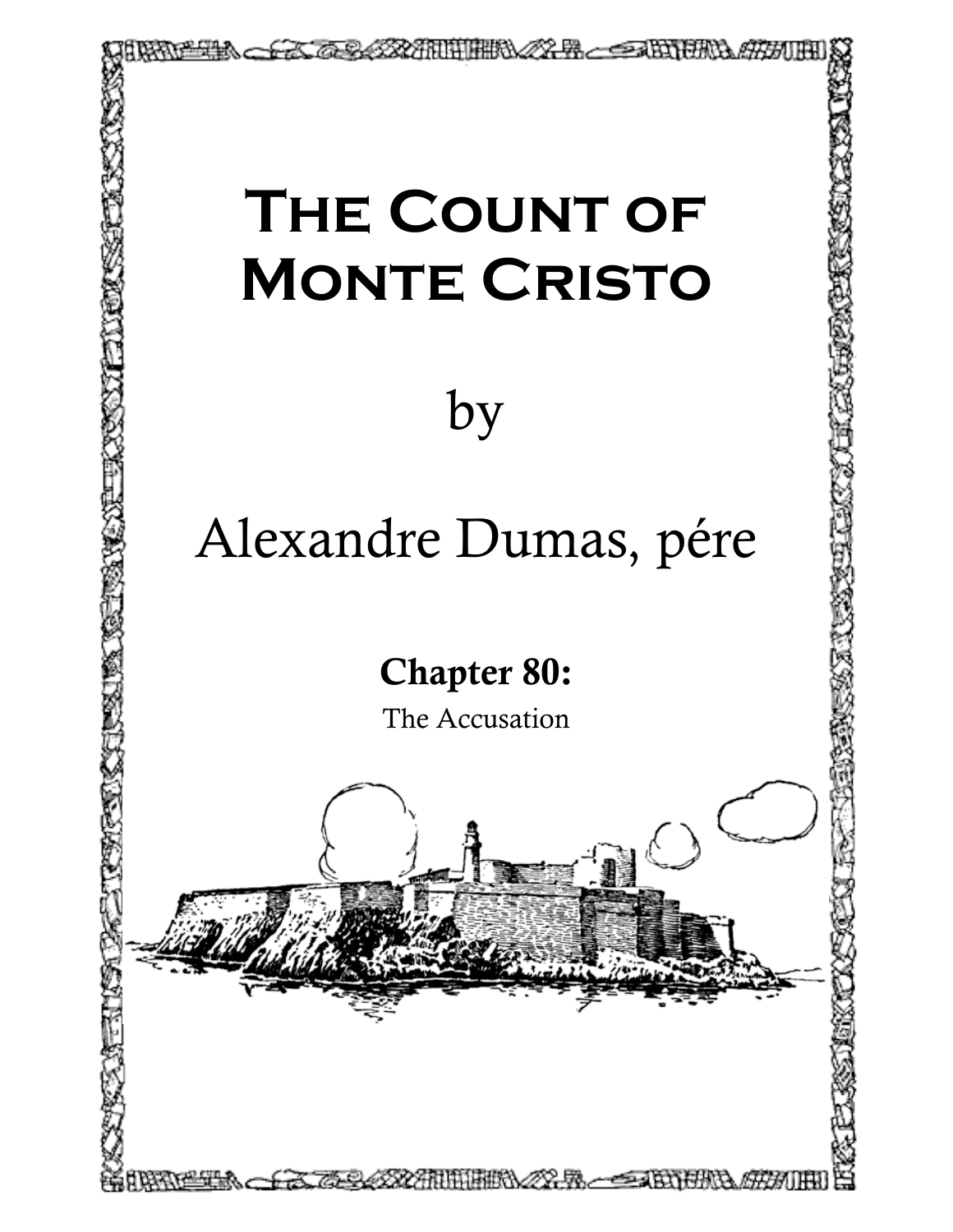M. D'Avrigny soon restored the magistrate to consciousness, who had looked like a second corpse in that chamber of death. "Oh, death is in my house!" cried Villefort.

"Say, rather, crime!" replied the doctor.

"M. d'Avrigny," cried Villefort, "I cannot tell you all I feel at this moment,—terror, grief, madness."

"Yes," said M. d'Avrigny, with an imposing calmness, "but I think it is now time to act. I think it is time to stop this torrent of mortality. I can no longer bear to be in possession of these secrets without the hope of seeing the victims and society generally revenged." Villefort cast a gloomy look around him. "In my house," murmured he, "in my house!"

"Come, magistrate," said M. d'Avrigny, "show yourself a man; as an interpreter of the law, do honor to your profession by sacrificing your selfish interests to it."

"You make me shudder, doctor. Do you talk of a sacrifice?"

"I do."

"Do you then suspect any one?"

"I suspect no one; death raps at your door—it enters—it goes, not blindfolded, but circumspectly, from room to room. Well, I follow its course, I track its passage; I adopt the wisdom of the ancients, and feel my way, for my friendship for your family and my respect for you are as a twofold bandage over my eyes; well"—

"Oh, speak, speak, doctor; I shall have courage."

"Well, sir, you have in your establishment, or in your family, perhaps, one of the frightful monstrosities of which each century produces only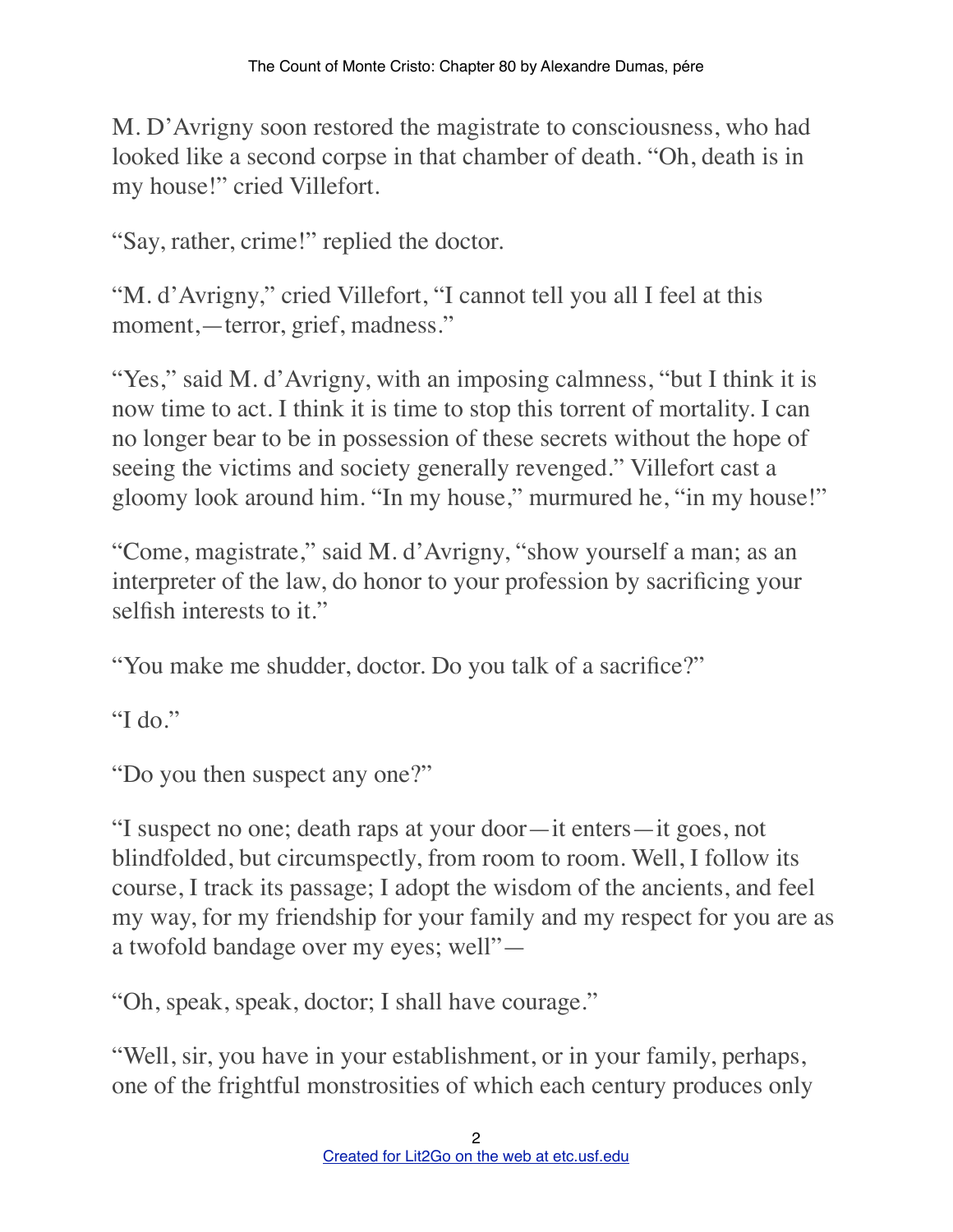one. Locusta and Agrippina, living at the same time, were an exception, and proved the determination of providence to effect the entire ruin of the Roman empire, sullied by so many crimes. Brunehilde and Fredegonde were the results of the painful struggle of civilization in its infancy, when man was learning to control mind, were it even by an emissary from the realms of darkness. All these women had been, or were, beautiful. The same flower of innocence had flourished, or was still flourishing, on their brow, that is seen on the brow of the culprit in your house." Villefort shrieked, clasped his hands, and looked at the doctor with a supplicating air. But the latter went on without pity:—

"'Seek whom the crime will profit,' says an axiom of jurisprudence."

"Doctor," cried Villefort, "alas, doctor, how often has man's justice been deceived by those fatal words. I know not why, but I feel that this crime"—

"You acknowledge, then, the existence of the crime?"

"Yes, I see too plainly that it does exist. But it seems that it is intended to affect me personally. I fear an attack myself, after all these disasters."

"Oh, man," murmured d'Avrigny, "the most selfish of all animals, the most personal of all creatures, who believes the earth turns, the sun shines, and death strikes for him alone,—an ant cursing God from the top of a blade of grass! And have those who have lost their lives lost nothing?—M. de Saint–Meran, Madame de Saint–Meran, M. Noirtier"—

"How? M. Noirtier?"

"Yes; think you it was the poor servant's life was coveted? No, no; like Shakespeare's 'Polonius,' he died for another. It was Noirtier the lemonade was intended for—it is Noirtier, logically speaking, who drank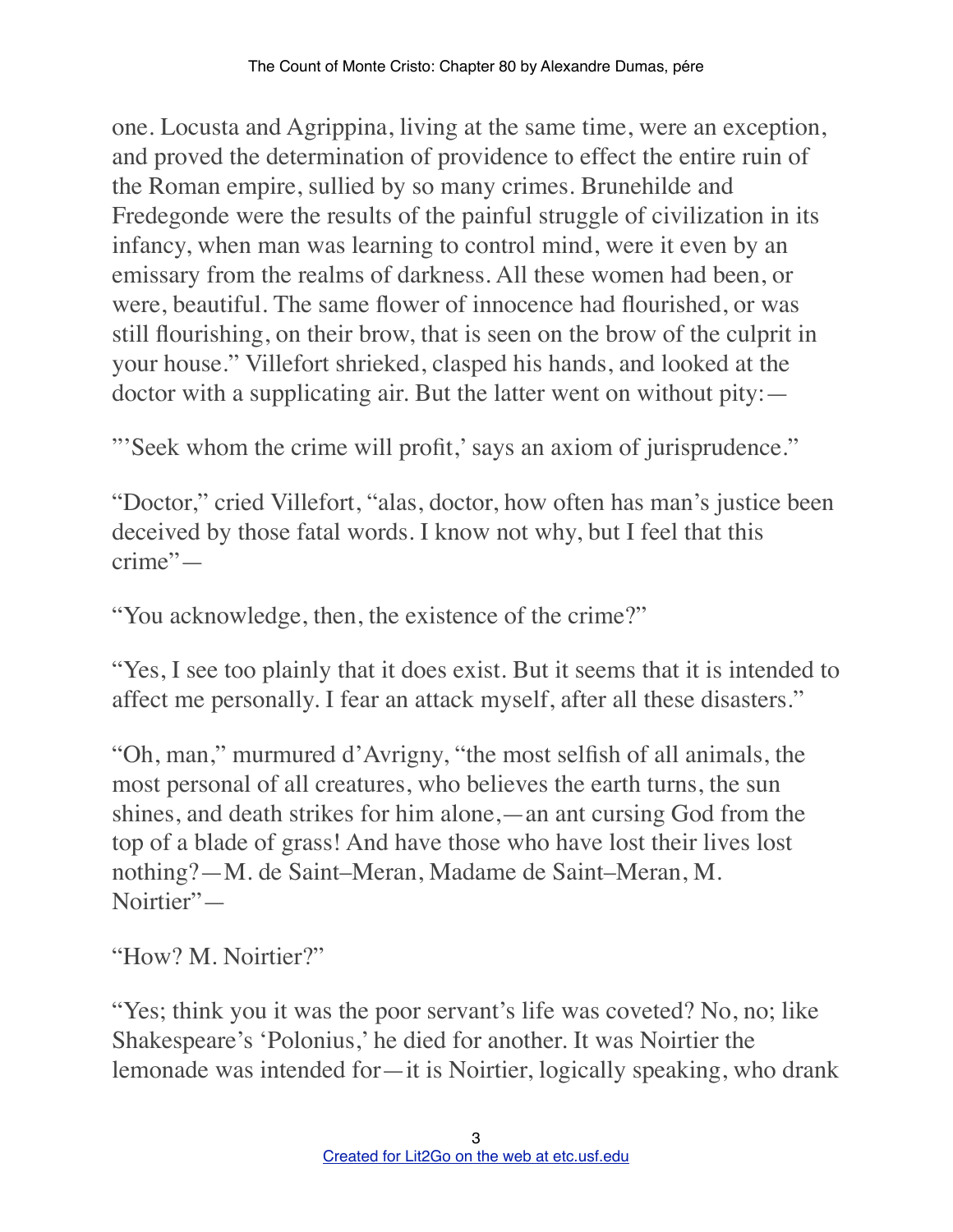it. The other drank it only by accident, and, although Barrois is dead, it was Noirtier whose death was wished for."

"But why did it not kill my father?"

"I told you one evening in the garden after Madame de Saint–Meran's death—because his system is accustomed to that very poison, and the dose was trifling to him, which would be fatal to another; because no one knows, not even the assassin, that, for the last twelve months, I have given M. Noirtier brucine for his paralytic affection, while the assassin is not ignorant, for he has proved that brucine is a violent poison."

"Oh, have pity—have pity!" murmured Villefort, wringing his hands.

"Follow the culprit's steps; he first kills M. de Saint–Meran"—

"O doctor!"

"I would swear to it; what I heard of his symptoms agrees too well with what I have seen in the other cases." Villefort ceased to contend; he only groaned. "He first kills M. de Saint–Meran," repeated the doctor, "then Madame de Saint–Meran,—a double fortune to inherit." Villefort wiped the perspiration from his forehead. "Listen attentively."

"Alas," stammered Villefort, "I do not lose a single word."

"M. Noirtier," resumed M. d'Avrigny in the same pitiless tone,—"M. Noirtier had once made a will against you—against your family—in favor of the poor, in fact; M. Noirtier is spared, because nothing is expected from him. But he has no sooner destroyed his first will and made a second, than, for fear he should make a third, he is struck down. The will was made the day before yesterday, I believe; you see there has been no time lost."

"Oh, mercy, M. d'Avrigny!"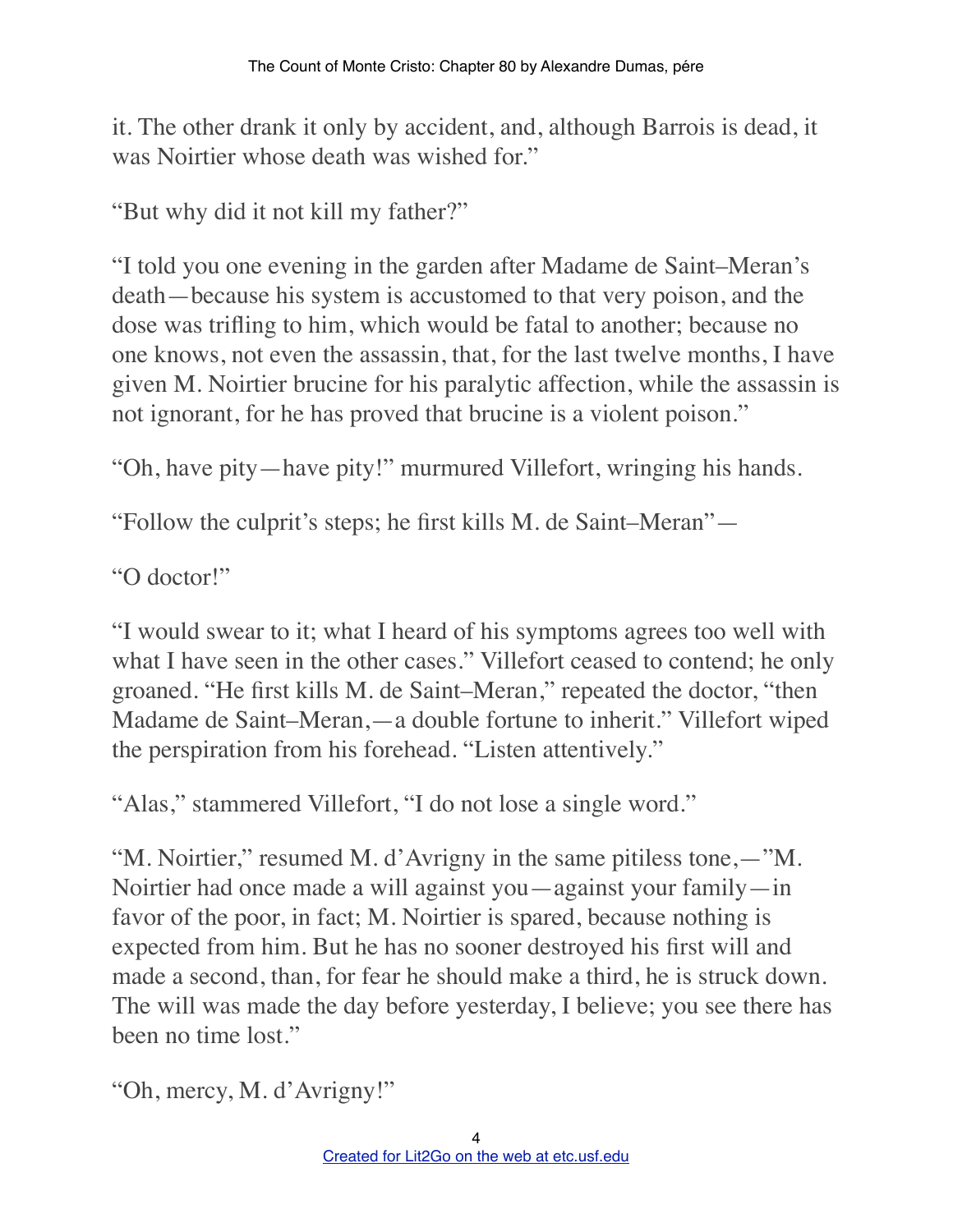"No mercy, sir! The physician has a sacred mission on earth; and to fulfil it he begins at the source of life, and goes down to the mysterious darkness of the tomb. When crime has been committed, and God, doubtless in anger, turns away his face, it is for the physician to bring the culprit to justice."

"Have mercy on my child, sir," murmured Villefort.

"You see it is yourself who have first named her—you, her father."

"Have pity on Valentine! Listen—it is impossible! I would as willingly accuse myself! Valentine, whose heart is pure as a diamond or a lily."

"No pity, procureur; the crime is fragrant. Mademoiselle herself packed all the medicines which were sent to M. de Saint–Meran; and M. de Saint–Meran is dead. Mademoiselle de Villefort prepared all the cooling draughts which Madame de Saint–Meran took, and Madame de Saint– Meran is dead. Mademoiselle de Villefort took from the hands of Barrois, who was sent out, the lemonade which M. Noirtier had every morning, and he has escaped by a miracle. Mademoiselle de Villefort is the culprit—she is the poisoner! To you, as the king's attorney, I denounce Mademoiselle de Villefort, do your duty."

"Doctor, I resist no longer—I can no longer defend myself—I believe you; but, for pity's sake, spare my life, my honor!"

"M. de Villefort," replied the doctor, with increased vehemence, "there are occasions when I dispense with all foolish human circumspection. If your daughter had committed only one crime, and I saw her meditating another, I would say 'Warn her, punish her, let her pass the remainder of her life in a convent, weeping and praying.' If she had committed two crimes, I would say, 'Here, M. de Villefort, is a poison that the prisoner is not acquainted with,—one that has no known antidote, quick as thought, rapid as lightning, mortal as the thunderbolt; give her that poison, recommending her soul to God, and save your honor and your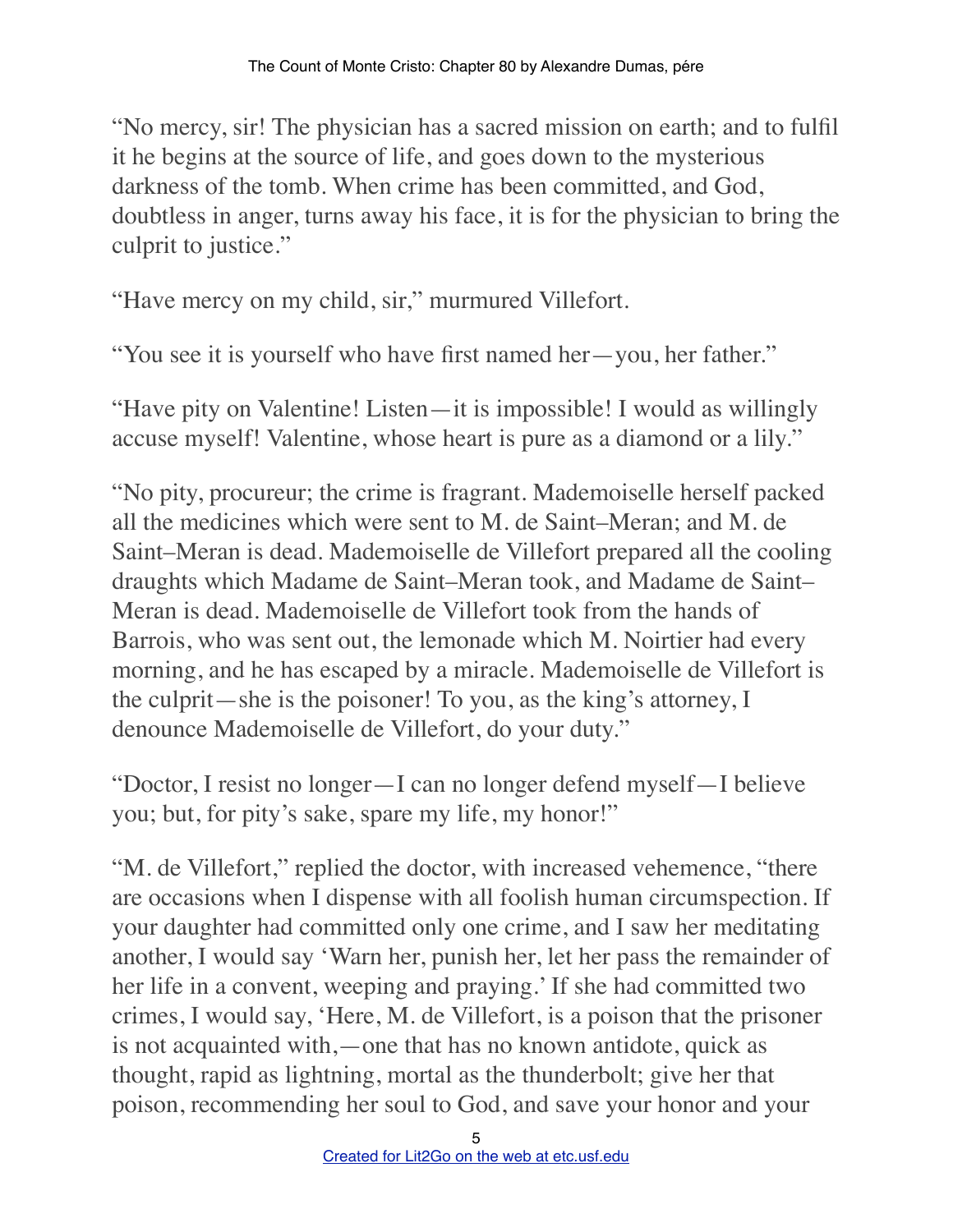life, for it is yours she aims at; and I can picture her approaching your pillow with her hypocritical smiles and her sweet exhortations. Woe to you, M. de Villefort, if you do not strike first!' This is what I would say had she only killed two persons but she has seen three deaths,—has contemplated three murdered persons,—has knelt by three corpses! To the scaffold with the poisoner—to the scaffold! Do you talk of your honor? Do what I tell you, and immortality awaits you!"

Villefort fell on his knees. "Listen," said he; "I have not the strength of mind you have, or rather that which you would not have, if instead of my daughter Valentine your daughter Madeleine were concerned." The doctor turned pale. "Doctor, every son of woman is born to suffer and to die; I am content to suffer and to await death."

"Beware," said M. d'Avrigny, "it may come slowly; you will see it approach after having struck your father, your wife, perhaps your son."

Villefort, suffocating, pressed the doctor's arm. "Listen," cried he; "pity me—help me! No, my daughter is not guilty. If you drag us both before a tribunal I will still say, 'No, my daughter is not guilty;—there is no crime in my house. I will not acknowledge a crime in my house; for when crime enters a dwelling, it is like death—it does not come alone.' Listen. What does it signify to you if I am murdered? Are you my friend? Are you a man? Have you a heart? No, you are a physician! Well, I tell you I will not drag my daughter before a tribunal, and give her up to the executioner! The bare idea would kill me—would drive me like a madman to dig my heart out with my finger–nails! And if you were mistaken, doctor—if it were not my daughter—if I should come one day, pale as a spectre, and say to you, 'Assassin, you have killed my child!'—hold—if that should happen, although I am a Christian, M. d'Avrigny, I should kill myself."

"Well," said the doctor, after a moment's silence, "I will wait." Villefort looked at him as if he had doubted his words. "Only," continued M.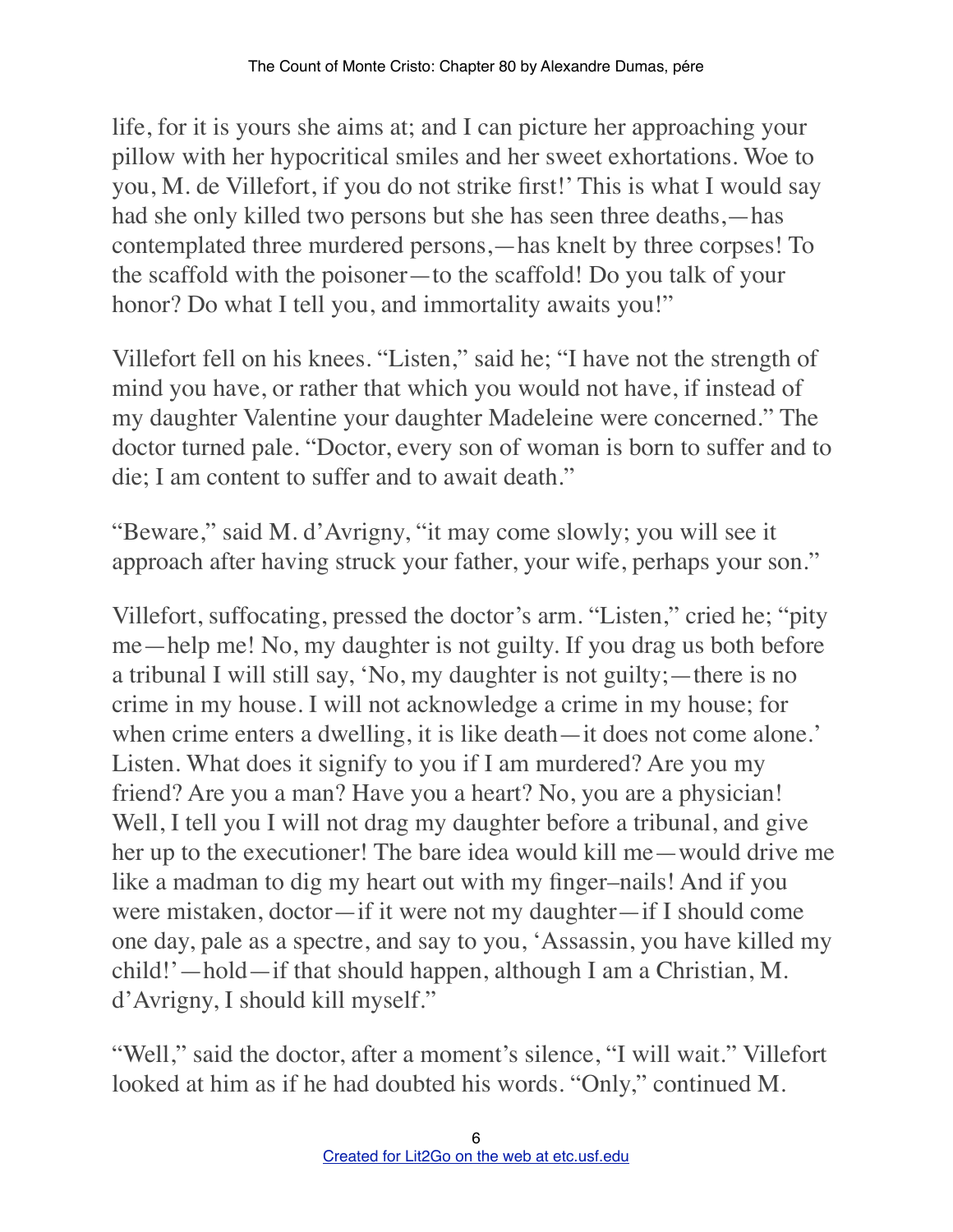d'Avrigny, with a slow and solemn tone, "if any one falls ill in your house, if you feel yourself attacked, do not send for me, for I will come no more. I will consent to share this dreadful secret with you, but I will not allow shame and remorse to grow and increase in my conscience, as crime and misery will in your house."

"Then you abandon me, doctor?"

"Yes, for I can follow you no farther, and I only stop at the foot of the scaffold. Some further discovery will be made, which will bring this dreadful tragedy to a close. Adieu."

"I entreat you, doctor!"

"All the horrors that disturb my thoughts make your house odious and fatal. Adieu, sir."

"One word—one single word more, doctor! You go, leaving me in all the horror of my situation, after increasing it by what you have revealed to me. But what will be reported of the sudden death of the poor old servant?"

"True," said M. d'Avrigny; "we will return." The doctor went out first, followed by M. de Villefort. The terrified servants were on the stairs and in the passage where the doctor would pass. "Sir," said d'Avrigny to Villefort, so loud that all might hear, "poor Barrois has led too sedentary a life of late; accustomed formerly to ride on horseback, or in the carriage, to the four corners of Europe, the monotonous walk around that arm–chair has killed him—his blood has thickened. He was stout, had a short, thick neck; he was attacked with apoplexy, and I was called in too late. By the way," added he in a low tone, "take care to throw away that cup of syrup of violets in the ashes."

The doctor, without shaking hands with Villefort, without adding a word to what he had said, went out, amid the tears and lamentations of the